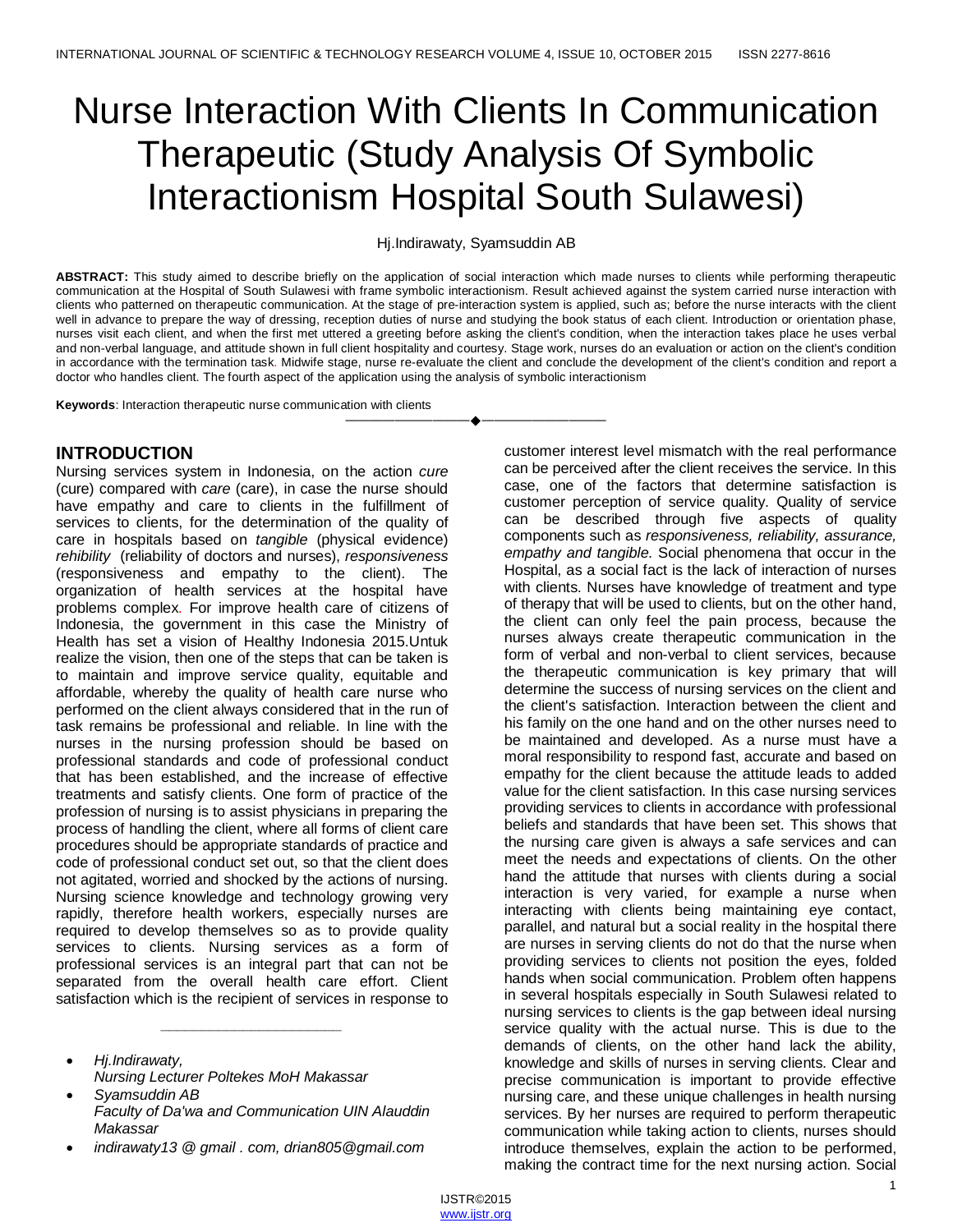phenomenon that occurs between the nurse with the client using analysis of symbolic interactionism, because the symbolic interactionism approach emphasizes that everything is factual, all interactions between individuals with individuals involving an exchange of symbols. When we interact with others, is constantly searching for clues about the type of behavior is appropriate in that context and on how to interpret what is meant by others. Interactionism symbolic directed to the interaction between individuals, and is used to understand what others say and do to us as individuals. Based on the results of previous studies, such as Efendy (2011), said that the obstacles often encountered in the hospital is the lack of communication between service providers (nurses) and acceptance of services (client), this is due to differences in knowledge about the causes of disease and how to cure , Relations between service providers (nurses) with service recipients (clients) gave birth to a paternalistic relationship between the nurse with the Client. But on the other hand, reality shows attitude impressed professional nurses in performing their duties. A phenomenon that occurs in the course of nurses is influenced by two factors, namely the behavior and behavioral factors beyond. Behavioral factors are determined by three factors: factors predisposing, enabling, and reinforcing factors. Predisposing factors include the individual's knowledge, attitudes, beliefs, traditions, social norms, and other elements contained within the individual. While supporting factor is the availability of health-care facilities and services to achieve, while driving factor is the attitude and behavior of health workers, as well as effects on the clients themselves. While external factors family support clients who respect the acts of nurses. Based on interaction phenomena that do nurse with the client, while performing the task that is using therapeutic communication. In reality interaction of nurses to clients is always transformed to other nurses and provide less motivate the client in the hospital. Thus this study intends to reveal more depth to explain how the system of social interactions that do nurse with the client during a preinteraction therapeutic aspects from communication, orientation or introduction, employment and termination at the Hospital of South Sulawesi. In the formulation of the problem that is described, then the purpose of the study to assess the social action undertaken nurses to clients while finding a theoretical model on the application of social interaction which made nurses to clients while performing therapeutic communication in hospitals in South Sulawesi.

# **Theoretical Framework**

# **A. Nursing Theory**

Nursing is an applied science that is constantly changing with the times. Thus the future is expected to be able to provide services to the public in a professional manner in accordance with the demands of society and technology are constantly evolving field of health. Nursing is a unique function of the nurse to help the sick or healthy clients in providing health services to improve the ability, strength, knowledge and independence rationally client, so the client can recover or die peacefully. or nursing as a profession that provides assistance to individuals and groups to achieve, maintain and sustain health status by observing, thinking, connect, determine and perform maintenance actions that individuals or groups behave in accordance with the conditions of nursing. Care to help the client to place *primary, secondary and tertiary.* Prevention methods to prevent stress caused by environmental factors and improve client's defense system. Nursing theory basically consists of four concepts that influence and determine the quality of nursing practice, namely the concept of human, nursing, health-illness concept and the concept of the environment. Although all four concepts used in each nursing theory, but the understanding and relationship between these different concepts advance of the theory that one with another theory. As for developing a sustainable health service quality then there are four principles of quality assurance is concerned, namely; fulfilling the needs and expectations of individuals, follow standard processes and systems of health care, using the data as the process of providing health services, and encourage the development of a solid *team work* to overcome any obstacles and constraints that arise in the process of continuous quality development (Muninjaya A.Gde, 2002 : 20).While the steps taken in the quality of other services namely preparation; understand the duties and functions and examines the mechanisms or the employment relationship, and the implementation of the form; meet targets in order of priority and the schedule that has been prepared, carry out managerial and technical approaches based approach persuasive. (Bustami, 2002: 11). Assessment of Behavior *(Behavior Assessment)* is a guide for nurses to know the response in humans as an adaptive system. Specific data collected by nurses through a process of observation, examination and interview skills. Factors affecting adaptive responses which include; genetic, sex, stage of development, drugs, alcohol, smoking, self-concept, role function, dependency, social interaction, coping mechanisms and life style, stress fifik and emotion, culture, physical environment "(Martinez in Nursalam 2003 : 44). Assessment of behavior, nurses analyze the data that appears in the behavior patterns of patients (four models of behavioral response) to identify in effective response or adaptive response that needs to be supported by nurses to maintained. When ineffective behavior or adaptive behavior which requires the support of nurses, nurses make assessments of internal and external stimuli that may affect the assessment phase behavior. In nurses collect data on stimulus focal, contextual and residual owned by the client. The process of clarifying the cause of the problem and identify contextual factors (factors precipitation) and residual (predisposition factors) that are closely related to the cause. There are three methods of formulating nursing diagnoses; *The first method* uses a typology of diagnoses related to four (4) ways of adjustment (adaptation). Application of this method is that by identifying the behavior of four models of adaptation, behavioral adaptation conclude be found in the adaptation response. The response is used as a nursing problem statement, second methode make nursing diagnoses based on the observation of the response in one way adjustment with regard stimulus very influential. This method is to assess how the response behavior of one way of adjustment, respons such behavior is expressed as a problem statement. While the cause is the result of an assessment of the stimulus. Stimulus problem such us dictated as a cause of chest pain caused by lack of oxygen supply to the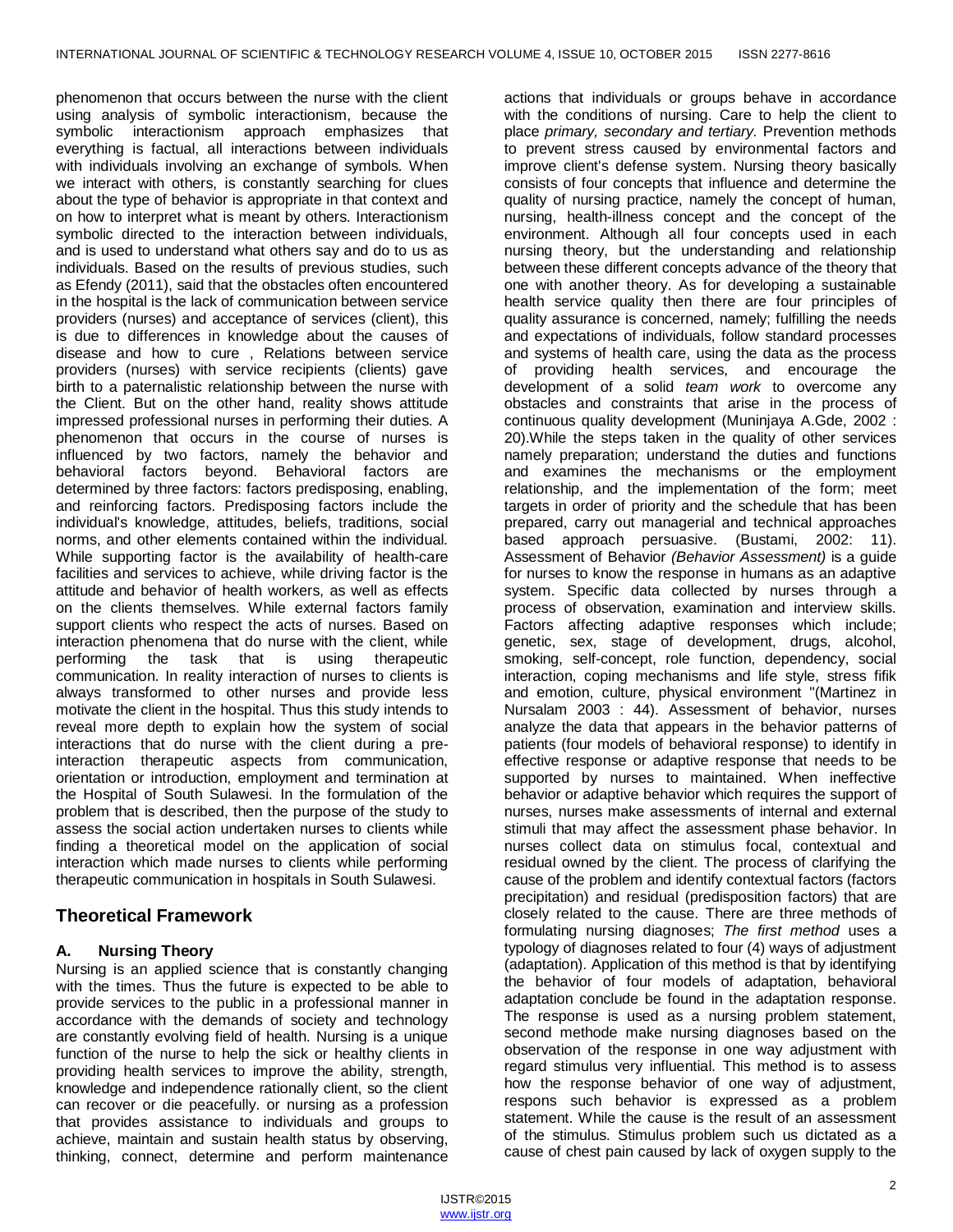heart muscle. *The third* method of collection of responses from one or more ways *(Adaptive mode) are*as sociated with some of the same stimulus, such as a client complaining of chest pain is very active (sport), while the client is a gymnastics athlete, as the gymnast is unable to do gymnastics, this situation is concluded diagnostics appropriate nursing role is a failure associated with physical limitations, the client is unable to work perform role. Roy adaptation model describes the theory of nursing as a discipline and practice. Nursing "observing, classifying and linking" process that positively affect the health status of nursing practice as a discipline of knowledge in the scientific approach to providing services to people. More specifically defines nursing as the science and practice of adaptation for the purpose of influencing the increase in health positif. Nursing improve the adaptability of individuals and groups in situations related to health nursing. Adaptation models describe more specifically the development of nursing science and nursing practice is based on the science of nursing. In the model of nursing consists of nursing objectives and nursing activities. (Nursalam, 2003: 52) Johnson DE (1978.32) believes that nursing care is done to help individuals facilitate behavior effectively and efficiently to prevent disease. Human is being intact and consists of two systems, namely systems biology and behavior of society is certain. Environment including external systems someone. Someone affect the behavior is healthy if it is able to respond adaptive physical, mental, emotional and social against internal and external environment in the hope of maintaining health. Nursing care is done to help balance the individual, especially coping or problem-solving way done when he was sick. According to Johnson (1978: 24) there are four objectives nursing care to individuals, namely that his conduct in accordance with the demands and expectations of society, able to adapt to changes in body function, beneficial to himself and others or productive and able to tackle other health problems. According to Dorothea E. Orem (1978: 56) that nursing care is done in the belief that everyone has the ability to care for themselves so as to help people make ends meet, maintain health and well-being. There are three principles in nursing care themselves or independent. *First,* self-care is holistic undertaken include the need for oxygen, water food, elimination, activity and rest, to prevent trauma and other necessities of life. *Secondly,* self-care that must be done in accordance with the growth and development man. *Third,* self-care because of health problems or illnesses for prevention and improvement of health. Nurse needed when somebody needs nursing care due to an inability to care for oneself. According to him, the work area nurse is to foster and maintain a therapeutic relationship between the nurse and the client determine when someone needs help, help, pay attention to the client's response gives immediate relief to individuals and families as well as in collaboration with other health professionals. Nursing care independently conducted with respect to the level of dependence or the client's needs and abilities. Basically convinced that all human beings have *self care* needs and they have the right to obtain it needs itself, unless incapable. Nursing care is done in the belief that each person learn the ability to care for themselves so as to help people make ends meet, maintain health and well-being, a theory known as the theory of *self-care* (self-care). Nursing care is certainly a

complex process with using systematic approach to working with families and individuals as members of the family. (Sri Setyowati, 2008: 77). According to George Herbet Mead (1995: 162) defines the discipline of nursing process as total interaction *(totally interactive)* done step by step, what happened between nurses and clients in certain relationships, client behavior, reaction of nurses to the behavior and the actions to be taken , identify the needs of the client to help him as well as to perform an act that is proper, (5). The progress of improvement. Improved means to grow more, clients are becoming more useful and productive. What is the main concepts, including the concept of process discipline of nursing *(nursing process discipline)* which is also known as the disciplinary process or the nursing process. Discipline nurse nursing process include communication to clients that are immediate, identifying client problems submitted to the nurse, ask for validation or repair. (Tomey, 2006: 434). Nursing actions there are two kinds of automatic actions that are immediate and planned. Both actions they be directed towards nursing prevention immediate problem and threatens the lives of clients and less attention to the actions that are promotive or preventive actual act of preventive such as prevention of repeated attacks and avoid the risk factors is important for clients who suffer from heart disease. Meanwhile, According to henderson, nurse-client relationship is divided into three levels, ranging from highly dependent relationship until very independent relationship that the nurse as a substitute *(substitute)* for the client, the nurse as a helper *(helper)* for clients, nurses as partners *(partner)* for the patient. Jean Watson (1999), to understand the concept of nursing is known for the theory of human knowledge and human caring. Understand that humans have four branches interrelated human needs including biophysical basic needs (the need for life) which covers the needs of food and fluids, needs elimination and ventilation requirements, psikofisikal requirements (functional requirements) that covers the needs of activity and rest, sexual needs, need psychosocial (the need for integration) which include the need for achievement, organizational needs, and the needs of intra and interpersonal (the need for development), namely actualization needs diri. Watson stressed that nurses as *care giver* also need to understand its presence in the moment awareness and caring for the client, more Further from both sides nurse or treated can be influenced by the care and the actions that they perform, thus will become part of his own life experience. *Caring* can be a transpersonal *occation* whenever possible the spirit of both (nurses and client) then their chance allowing openness and ability to evolve. (Hidayat, 2006; 116-117). Lawrence Green tried to analyze the human behavior of the level of health. The health of a person or community is affected by two main factors, namely behavioral factors *(behavior causes)* and factors outside the behavioral *(non-behavior causes).* Furthermore, the behavior itself is determined or formed from three factors: the model  $B = f(PF, EF, RF)$  (B: *Behavior, PF: Factors predisposing, EF: Enabling Factors, RF: Reinforcing Factors, F: Function).* Speaking of knowledge, user knowledge in using the railway crossing railway crossing was good and secure its absolute owned remember the dangers that could posed, to the railway crossing users need to know the dangers that can occur when crossing the railway. knowledge may arise as a result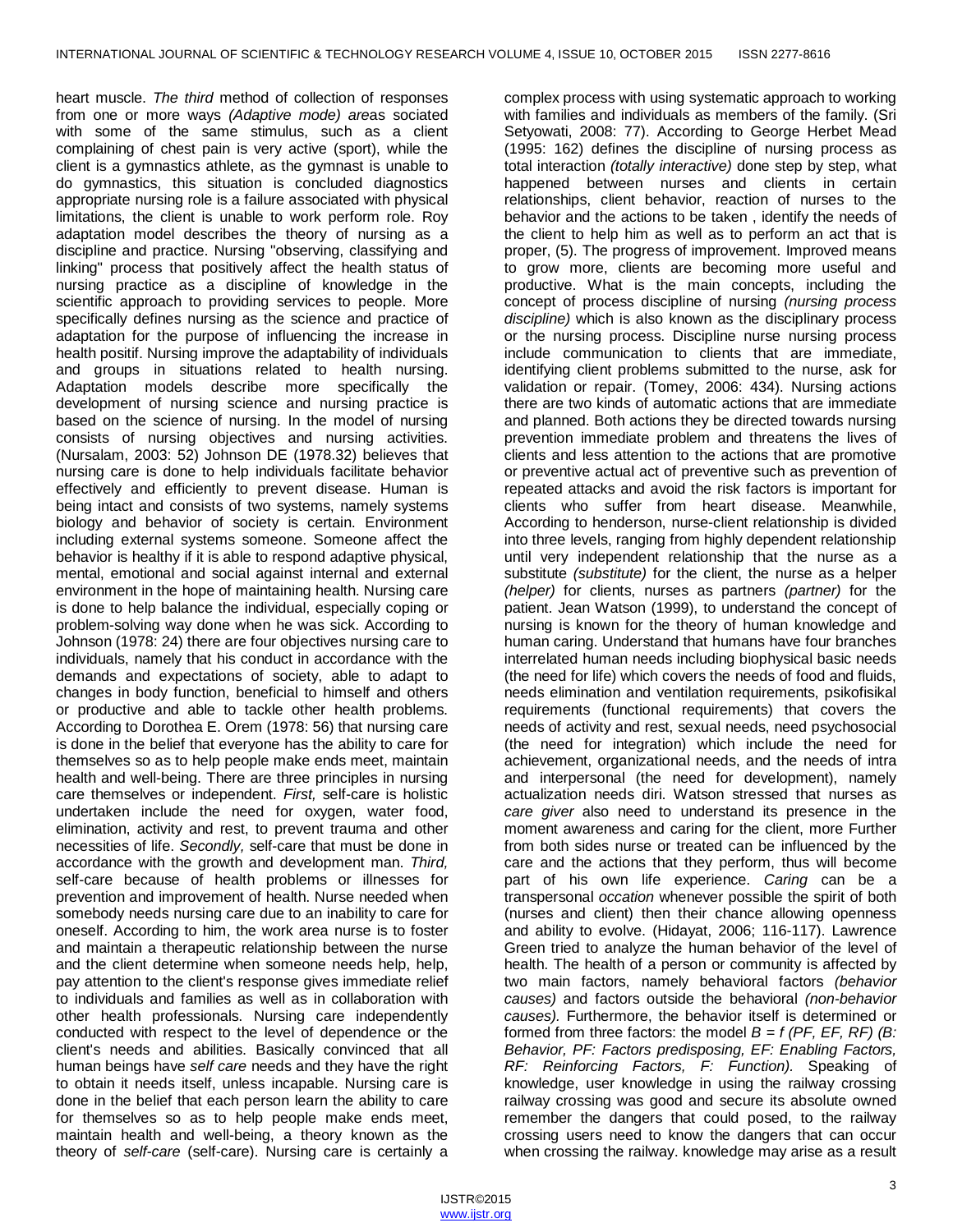of fear that something might happen. (Notoatmodjo, 1990: 67). There is a widespread belief that a person's behavior as the skill, speed, dexterity, strength and coordination of an individual decreases with age (So far it has many models developed to examine what are the factors that play a role in the behavior of someone of the many models, Green, Andersen, using the same basic model that is the component of *predisposing, enabling,* and components *reinforcing* components (components need Andersen model). As this model is also called the determinant model of the life cycle *(life cycle models determinants or behavioral* model). Further obtained from diagnosis of behavior (behavioral diagnosis) conducted by *Green* health problems caused by behavioral factors and non-behavioral factors, which turned out after the diagnosis approach towards education earlier behavioral factors, as well as research done continuously *(cumulative research on health behavior)* behavior The identification of health is influenced by three factors, namely *predisposing* factors, *enabling* factors, and *reinforcing* factors. Until now *Green* framework known as the three factors above. Robbins, 1996: 55). In addition, the availability of facilities, attitudes, and behaviors of health workers on health will also support and strengthen the formation of behavior. *The first reason,* as the *"outcome"* is the behavior of someone who is measured by a qualified or good behavior. Green explained in a model that as the outcome is expected that specific behaviors are influenced by factors *predisposing, enabling and reinforcing. The second reason,* empirically using Green models in safety work has been done by other researchers, *the third reason,* this model is able to identify the factors that influence the behavior of safety(safety Behaviours). The fourth reason, the results of this study can be followed *up* immediately, because of the specific variables that will be in the intervention can be identified clearly and precisely, among other variables the user's knowledge crossings on railway [crossings](https://translate.google.com/translate?hl=id&prev=_t&sl=id&tl=en&u=http://momonsohse.blogspot.com/2009/09/problems-of-safety-on-indonesian-rail.html) User Safety. The *fifth reason,* it turns out this model is operational in field in the sense that can be applied to diverse populations (students, patients, housewives, consumers, labor, and pregnant women), and very systematic in terms of planning, implementation, and evaluation (of the studies that have been done before).The *sixth reason,* the orientation of the model is focused on the resulting impact on behavior, so it can easily be identified variables what should be on interventions to change the behavior. Theories nursing applied the literature review to analyze the interaction patterns of nurses will be undertaken on the client is associated with the application of therapeutic communication on the stroke client, in addition to other health theory as a supporter. (Notoatmodjo; 2007: 44).

#### **1. Nurses in Therapeutic Communication attitude.**

According to ( Egan in Kozier ; 2004 : 80 ), have described five specific ways to show the physical presence when carrying out therapeutic communication, which he defined as the attitude of the presence or the presence of others or when browsing with others. Here are the actions or attitudes that do when showing the physical presence ; a) Faced with the speaker , with this position nurses expressed readiness "I am ready for you". b) Open body posture; legs and arms open (not crossed). Open posture shows that nurses are willing to support the creation of

communication. , C). Bent / body position toward / closer to the opponent talk. Case shows that nurses preparing to respond in communication (speaking-hearing) , D) Maintain eye contact, parallel, and natural. With eye position parallel to the nurses showed willingness to maintain communication , E). Be calm / rilex. Will more noticeable when not in a hurry while talking and using motion / natural body language. In addition to these things therapeutic attitude can also be identified through non verbal. Said behavior, there are five categories of non-verbal communication, namely: a). Vocal cues, the cue paralingustik including all non-verbal speech quality eg sound pressure, sound quality, laughter, rhythm and speed of speech, b). Cue action, that all body movements, including facial expressions and gestures, c). Cue object, ie an object used intentionally or unintentionally by a person such as clothing and other personal items, d). Space gives a signal about the closeness of the relationship between two people. It is based on social norms and culture held, e). Touch, which physically between two people and is a nonverbal communication is the most personal. A person's response to these actions greatly influenced by the structure and cultural background, the type of relationship, gender, age and expectations. Stuart and Sundeen (1998 : 35 ). Friendly nurse in providing nursing services will always be polite in all circumstances and conditions. This will have a positive impact on the healing process of the client because the client will feel comfortable in receiving the service. Nurse friendly attitude will make the client feel familiar and close interpersonal relationships with nurses so that clients will be free to express complaints. Nurses are calm and patient in serving clients will provide comfort to clients who are treated. This comfortable feeling will help clients to obtain psychological recovery because the client will feel safe when served nurse calm and patience. ( Oskouie and Nikravesh , 2004 : 53 ) states that a good nurse is a nurse who is quiet, patient and familiar with the client and family, as well as focused to meet the needs of clients. Nurses who are sensitive will soon know the client's needs even if the client has not expressed. Nurses, in any condition, ready to serve the needs of clients, without being asked though, so make the client feel comfortable. Caring also has the meaning that nurses in each intervention to the client will always motivate clients to achieve a cure ( Marriner and Torneydalam Nurachmah, 2001 : 44 ). Clients who are motivated to be interested in maintaining or improving health conditions by providing good cooperation in nursing actions that it receives, so that clients will be submissive and obedient to the action and the treatment he underwent (Potter and Perry, 2005). Statement This theory shows how important the support of motivation given nurse.

- **2.**Nurses relationship with Clients (Helping Relationship) According to Roger in Stuart GW (1998 : 65 ), there are some characteristics of a helper (nurse) who can facilitate the growth of the therapeutic relationship, namely:
- **a.** Honesty. Honesty is very important, because without honesty impossible to built up a relationship of trust. Someone will put a sense of trust in the other person who is open and has a response that is not made-up, otherwise he would be cautious on the speaker that is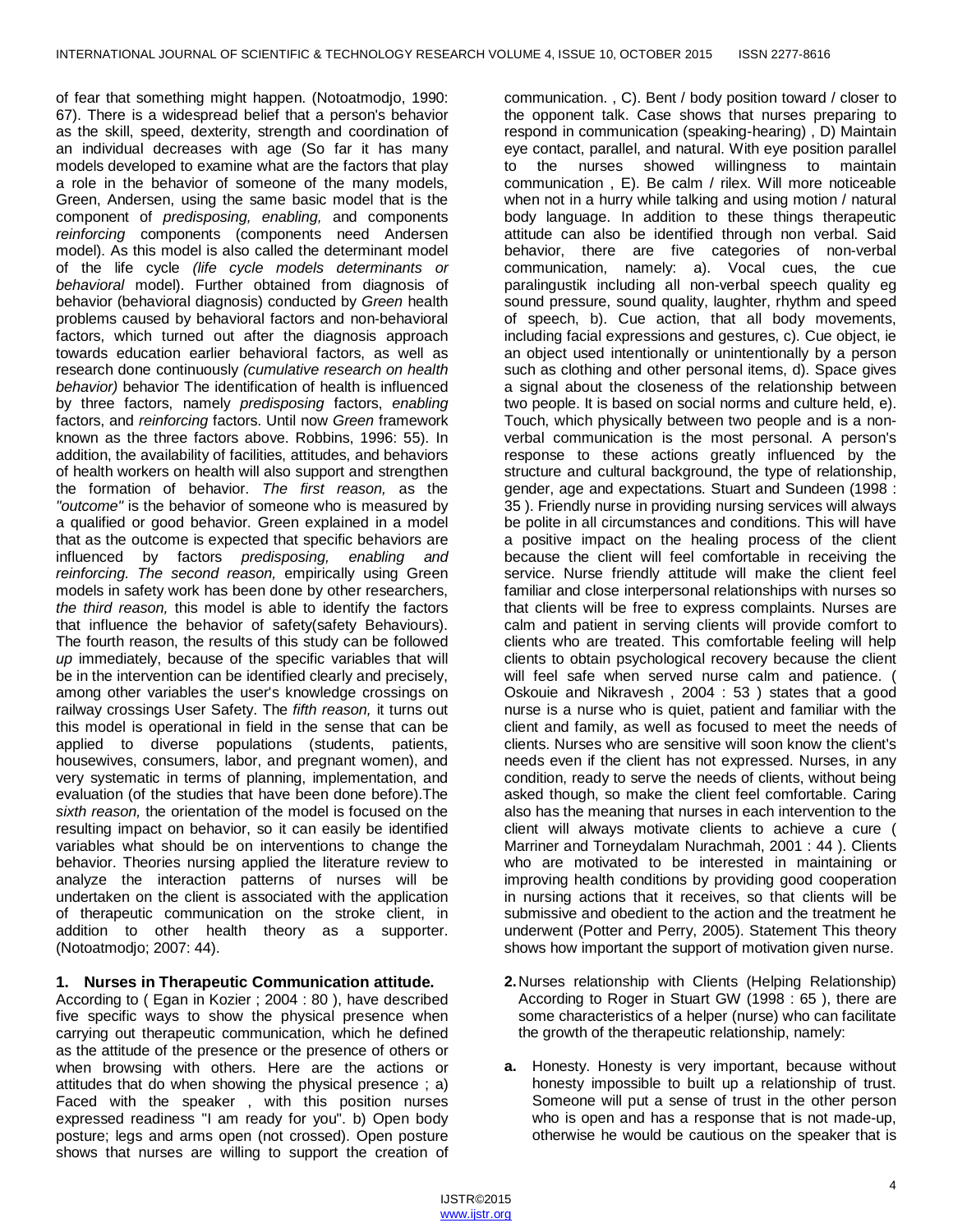too smooth so often hide the actual content of his heart with words or dishonest attitude

- **b.** Not confusing and quite expressive.
- **c.** Be positive. To achieve the warmth and sincerity in the therapeutic relationship does not require a strong closeness or a certain bond between the nurse and the client but the creation of an atmosphere which can make the clients feel safe and accepted in expressing feelings and thoughts (Burnard and Morrison in Syriac,  $2005:65$ ).
- **d.** Empathy is not sympathy. Empathy is indispensable in nursing care, because with this attitude of nurses will be able to feel and think about issues such clients are feeling and thinking clients ,
- **e.** Being able to see the problem from the perspective of the client, in providing nursing care, nurses must be oriented to the client , by Karen nurses should be able to see the problems being faced by the client from the client's perspective. To be able to do this nurse must understand and have the ability to listen actively and attentively.
- **f.** Receiving what their clients. A helper who effectively have the ability to accept what their clients. If someone feels accepted, he will feel safe in a relationship , Values are believed or applied by nurses against him can not be applied to the client, if this is the case then the nurse did not show a client what their acceptance.
- **g.** Sensitive to the feelings of the client. A nurse must be able to recognize the feelings of the client to be able to create a good therapeutic relationships and effective with clients. (Grace, in Syriac, 2005).

## **B. Therapeutic Communication Theory**

## **1. Therapeutic Communication**

Therapeutic communication is communication that encourages the healing process client or process used by nurses wearing consciously planned approach, aims and activities centered on the client. (MOH, 1997: 55). Communication Therapeutic including interpersonal communication with each other provide a starting point understanding between nurse with fundamental client. Problem of this communication is the mutual need between the nurse and the client, so it can be categorized into personal communication between the nurse and the client, the nurse helps and clients receive assistance. (Mukhripah Darmayanti, 2010: 28) .Nurses who have the skills to communicate therapeutic not only be easy to establish a relationship of trust with clients, prevent legal problems, provide professional satisfaction in nursing services and improve the image of the profession of nursing and hospital image but the most important has been their knowledge to fellow human beings. (End of Yani, 2010).

## **2. Therapeutic Communication Functions**

Communication functions and teaches therapeutic encourage cooperation between the nurse and the nurse and the client through the client relationship. Nurses tried to uncover feelings, identify and assess the problem and evaluate actions taken in care, (good communication process can provide an understanding of the behavior of the client and assist the client in order to address the problems faced at this stage of treatment. While the

usefulness of preventive step is to prevent any action which negatively affect the client's self-defense. The nurse who therapeutic means to interact with clients, such interaction facilitates the healing process. While the therapeutic relationship means a relationship of interaction that have healing properties, and different social relationships. *Therapeutic intimacy* is a relationship of mutual help *(helping relationship)* among nurses-clients. This relationship is built for the benefit of clients, while social relationships are designed to meet the needs of both parties, (Smith, 2001: 87).

#### **3. Stages of Therapeutic Communication**

Stages of therapeutic communication is a cycle or steps that must be done in a therapeutic treatment. Therapeutic communication is not the same as social communication. Social communication does not have specific goals and implementation of this communication happens just like that, there was the following phases:

#### **a. Pre phase interaction**

Pre-interaction phase is the period of preparation prior to connect and communicate with clients. In this stage the nurse explore feelings and consider themselves by identifying their advantages and disadvantages. At this stage, the nurses also seek information about the client as opposed speech. After this is done the nurse to design a strategy for the first meeting with a client. This stage is carried out by nurses with the aim of reducing anxiety or anxiety that may be perceived by the nurse before making therapeutic communication with client. Anxiety experienced person can greatly affect the interaction with others ( Ellis, Gates and Kenworthy, 2000).

## **b. Introduction or orientation stage**

Orientation or introductory phase is a phase that is conducted nurses at the first meeting or contact with introductions client. Stage of executed each time meeting with clients is done. The goal in this stage is to validate the accuracy of the data and plans that have been made in accordance with the state of current clients, as well as evaluate the results of actions that have then. Aims this stage is to validate the accuracy of data and plans that have been made with the state of current clients, as well as evaluating the results of past actions. Christina, 2003: 55). Strategies to do a nurse in this stage is: (1). Fostering mutual trust by showing acceptance and open communication with not burden themselves with the attitude to the rejection at the beginning of the meeting. mutual trust is the key to the success of the therapeutic relationship Without mutual trust will likely not happen openness between the two sides. Coachee relationship is not static, it can change depending on the circumstances, therefore, to maintain or build a trusting relationship nurse must be open, honest, sincere, accept what their clients, keeping promises, and respect for the client. (2). Formulating the contract (time, meeting place, and topic) together with the client and explain or clarify the contracts that have been agreed. Nurses may ask the family about the topic that may be interesting to formulate a contract on a client contract is very important to ensure the continuity of interaction. In addition, to avoid overly high expectations of the client to the nurse because nurses because the client considers as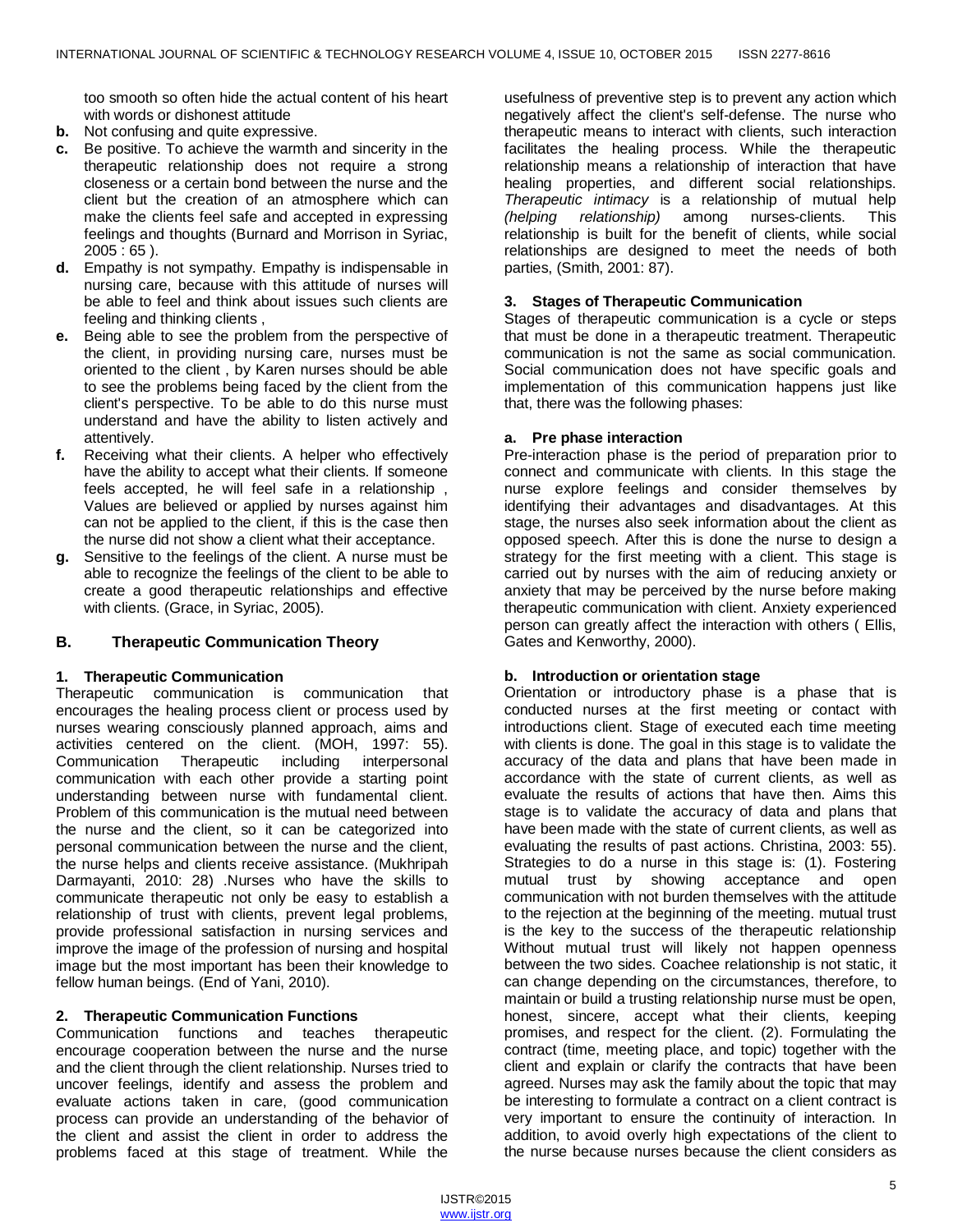god helper versatile and all-round knowing. Nurse need to emphasize that the nurse only helped, while the strength and the desire for change is in the client's own self (3). Exploration thoughts, feelings and actions as well as identify problems clients are generally carried out by using techniques of communication open question. When silent or turned away, the nurse could ask if pain and what makes feel uncomfortable. ( Rahmat in Suryani 2005: 77). Duties of health workers at the introductory stage is to build a trusting relationship with the show open and modify the communication environment conducive to sensitive client response and show acceptance, as well as help the client express feelings and thoughts Health workers were supposedly able to create an atmosphere not too formal so that the atmosphere is not impressed tense and not be interrogated. A conducive environment to help clients be able to think clearly and to express grievances suffered openly, complete systematic, and objective. ( Nasir, 2009: 63).

#### **c) Work Phase**

At this phase of work nurses need to increase interaction and develop functional factors of therapeutic communication is done. Increase social interaction by increasing acceptance of each other to overcome anxiety, or by using therapeutic communication techniques as a way of solving and in developing a cooperative relationship. Develop or improve the functional factors of therapeutic communication with the continued assessment and evaluation of existing problems, improve client communications and client reduce reliance on nurses, and maintain the agreed objectives and take action based on the existing problems. In the working phase, duty nursing; (1) explore related stressor; (2) increase the appreciation of client development and use constructive coping mechanisms; and (3) discuss and overcome resistant behavior. This work phase is the core stage of the overall process of therapeutic communication..

## **d) Termination Phase**

Termination is the end of the meeting nurses and client. Stage termination divided into two, namely the termination of temporary and final termination. While the termination is the end of each meeting of the nurse and the client, after this is done the nurse and the client still will meet again at different times in accordance with the contract agreed time together. While the final termination performed by a nurse after completing the whole process of nursing. Termination is the end of the meeting the nurse with the client. This stage is divided into two, namely the termination of temporary and interim final termination Termination is the end of each of the findings of the nurse-client, after the temporary termination, the nurse will be reunited with his client at a specified time. Making a contract for the next meeting. The contract made important that there is agreement between the nurse and the client to the next meeting. Contracts are made including the place, time, and purpose of the interaction. ( Christina, 2003: 90) Brammer and McDonald (1996: 77) states that the requesting client to conclude what has been discussed is something that is very useful at this stage, (b). Perform subjective evaluation by asking the client's feelings after interacting with nurses. Nurses can directly ask the feeling in each end of the

meeting with him, (c) agree on the follow-up of the interactions that have been carried out. Follow-up agreed upon should be relevant to the interaction of newly made or the interaction will do next.

## **C. Social Interaction Theory**

Social interaction is an individual relationship with each other where one individual can affect the others. Groups: a series of individuals who have equations and adjacent to each other and are involved in a common task, so that group members are interdependent in order to achieve objectives defined Interactions can group together as an individual relationship with the group or otherwise that may affect each other in achieving common goals in the group. In interacting necessary adjustment of individual interacting, the adjustment can be done in two ways: turn yourself in accordance with the state of the environment or passive *(auto plastic)* and change the environment in accordance with the state of being or active *(aloplastis).* Social interaction is social relations concerning the relationship between the individual, the individual with the group, and group by group. Without the social interaction then there would be no life together. Social interaction is a relationship between one individual with another individual, one individual can affect another individual or otherwise. So, there is a reciprocal relationship of mutual behind. Relationship can be between individuals, groups of individuals or groups with the group. (Sarwono, 1991: 211). Other social context refers to the attribution of the causes of an event or result in individual perceptions and that becomes the center of attention or emphasis on how people give an explanation because the incidence and implications of explanation focuses on how people can get answers to your questions. Attribution model of motivation has several components, the most important is the relationship between attribution, feelings, and behavior, relationship psychology is the result of attribution or cognition. Feeling not specify cognition, for example, initially people feel grateful to obtain positive results and then decide that success thanks to the help of others. The relationship between the trust, the affective and behavioral reactions, causes of success and failure as perceived cause of hope for the action to come and cause certain emotions. Following action is influenced both by feelings of individuals and the expected results of the action happens.

## **D. Symbolic interactionism theory**

Mead identifies four basic stages that are interconnected in the act, namely: (1) the stage of impulse, namely actions involving sensory response quickly or directly '. Examples *impulses,* is hunger and thirst. Human response to the stimulus of hunger does not like animals, because humans still involves the response of the thoughts and feelings; (2) the stage of perception, where the actors look for and act upon stimulation associated with the *impulse* , in the case of hunger is a variety of ways to achieve a feeling of satisfaction. People have the ability to feel or receive stimulus through hearing, smelling, tasting, seeing, feeling. Individuals not only responds to external stimulation quickly (direct or automatic) but the individual to think, vote, look at past experience, and selecting existing stimulus to look for the best and (3) the stage of implementation, namely the stage take any action deemed satisfactory or better and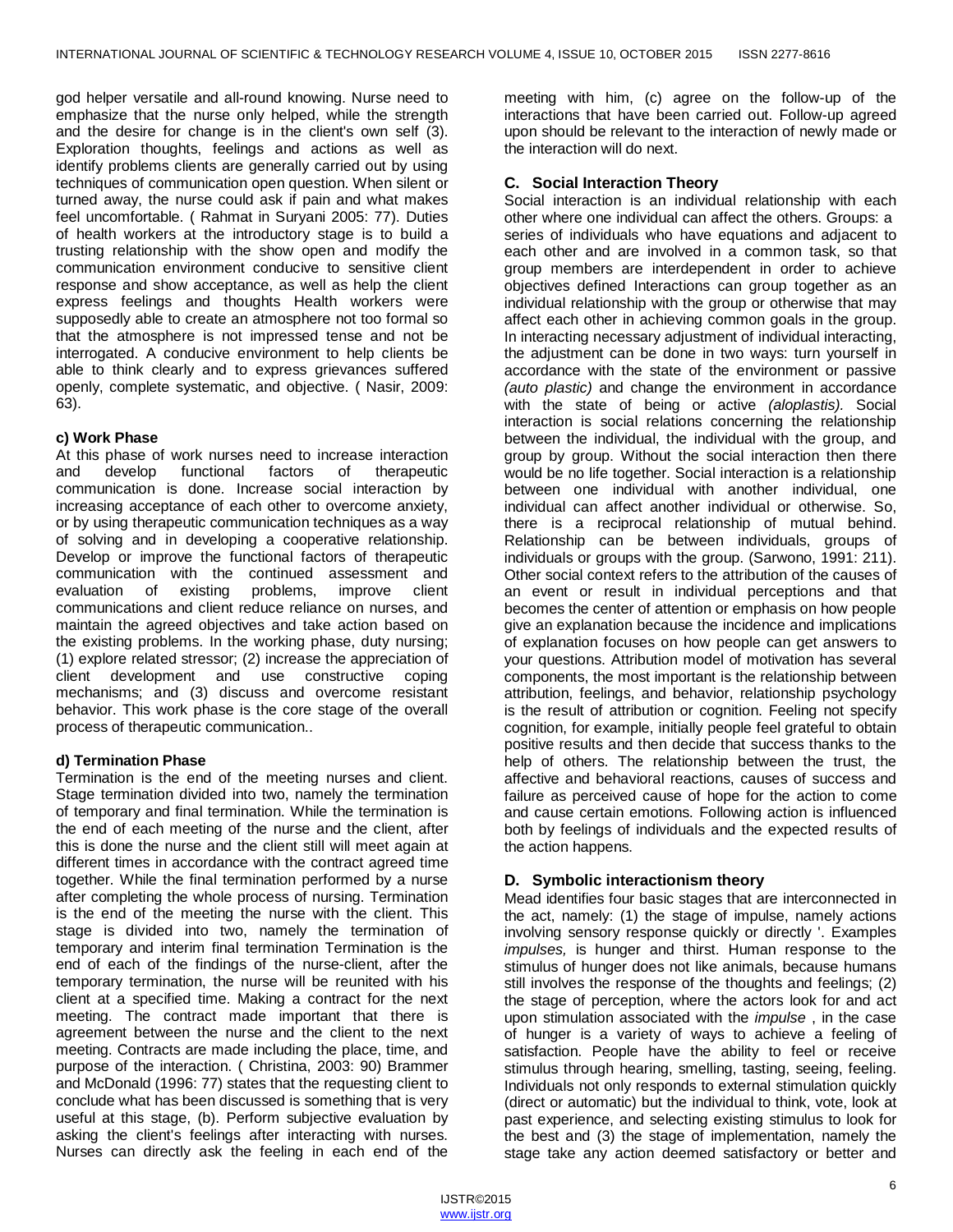save her life forward. According to Mead, humans are the creators, actors, implementing and steering themselves in action or interaction, 4). Humans do something action is based on its meaning, while the origin of the emergence of meaning to something is on the process of social interaction. So, looking at the meaning of symbolic interaction is social or modified product of social interaction. Human beings are participating in social interaction with itself, by making its own indications, and responses to a number of indications during the process of interaction ( Soeprapto, R., 2002: 93).

# **METHODS**

Types and research approaches using this type of research is the study description. A qualitative approach. Source approach this data, captured from primary sources and sources of primary secondary data. Source is a source of key data used to encompass a variety of data and information related to the research focus studied. The number of informants in this study were 14 which consisted of 7 nurses and 7 clients' more focused this study, the researchers conducted a secondary data source strategic. While step is supporting data required to complete the primary data collected. Description namely Focus pattern interactions that occur between nurses and clients have a variety of activities, namely pre interactions do. introduction nurse or social facts orientation. Patterns of work done by social fact that nurses perform actions on the client, .And termination by taking action and evaluation activities client. Instrument in This study is the researchers themselves ( Moleong, Lexy J, 2005: 123). Analysis of the meaning of field data collected with similar specs like; Similar facts were grouped in order to facilitate the researchers to examine the deeper patterns of interaction of nurses with clients. The next step of data analysis models such as Miles<br>and Huberman, namely: data reduction (data and Huberman, namely: data reduction *(data reduction*);Presentation of data *(data display);* Withdrawal conclusion.

# **C. RESULTS AND DISCUSSION**

Based on the observations of researchers that the nurse on duty at the Hospital in South Sulawesi always take action and persuasive approach to clients who experience a stroke so that clients feel unnoticed. Nurses showed that in the performance of duties and responsibilities as servants of the state to run its activities.

**1. Social interaction patterns Nurse with clients from the aspect of interaction Pre Hospital in South Sulawesi.**

Pre interaction of nurses before taking action on the client is performed every nurse on the client, so that when they actually carry out tasks according to predefined rules Hospital in South Sulawesi. Nurses perform actions on the client based on the book status of each client. According to Purwanto (1994: 25) that at this stage should therapeutic communication, continued assessment and evaluation of existing problems, improve communication therapeutic, maintaining the agreed objectives and take action based on the existing problems. Thus the actions performed on the client's nurse is a form materialization against professional service when officers before performing an act on the client.

- **2. Social interaction patterns Nurse with clients from the aspect of introduction or orientation in Sulawesi Hospital South.**
- **3.** There are some things that do nurses when performing interactions using the client therapeutic communication Hospital in South Sulawesi. According to researchers observed that interaction patterns are applied nurses on the client introduction or orientation phase, the nurse when meeting with clients whose first word is spoken greetings to clients, in addition to the nurse sitting or standing near the client, then the nurse introduced herself to the clients, asking about his condition as overnight even the questions related to the development of the disease suffered by the client, even talk about things related to the healing process of the client. Based on the observation that the question sometimes spoken nurse at the time the client is interacting; "The one who carries the mother or father here, and what is the reason n yes, while in hospital activities what mother or father did, whether the mother or father had many friends, can whether the mother or the father mentioned the names of his friends, whom a friend mother or father who never came mother or father visited him, if there is what is under his mother or father visited him. Of questions and answers when the nurse interacting with clients introductory stage or orientation based observations of researchers clients feel calm and feel unnoticed what the nurses. According Berlo 's (1990: 70) that therapeutic communication is the process of sending information to one or more people. the purpose of developing a therapeutic relationship that increase self-awareness, increase self-identity and integrity, improve sex and interdependent, increasing the functionality and ability to meet the needs of self. ( Berlo 's in varcarolis; 1990).
- **a.** Honest attitude when communicating with clients. Honesty *(trustworthy)* is the main capital in order to perform a valuable therapeutic communication, without honesty impossible can build a trusting relationship. Clients will only be open and honest as well in providing the correct information when convinced that the nurses can be trusted. Should communicate to him the nurse use words that are easy to understand and correctly by the client, non-verbal communication to support verbal communication delivered because mismatches said the nurse delivered on the client can cause the client to be confused According to Roger (2000) that the core of the therapeutic relationship is warmth, sincerity, understanding empathy and a positive attitude. Empathy is indispensable in nursing care because with this attitude of nurses will be able to feel and think about the problems of clients.
- **b.** Clients receive the Good. Based on the observations of researchers that nurses continue to provide an assessment of what the client when there are actions that cause slow healing or damaging the values that have been embedded in the Hospital of South Sulawesi, it indicates that nurses do not receive what their clients but still doing surveillance. Reception actions committed by the officers, especially the nurses to clients who had just arrived at the hospital in South Sulawesi full of hospitality, it is done as form introduction will be done on the client nurses during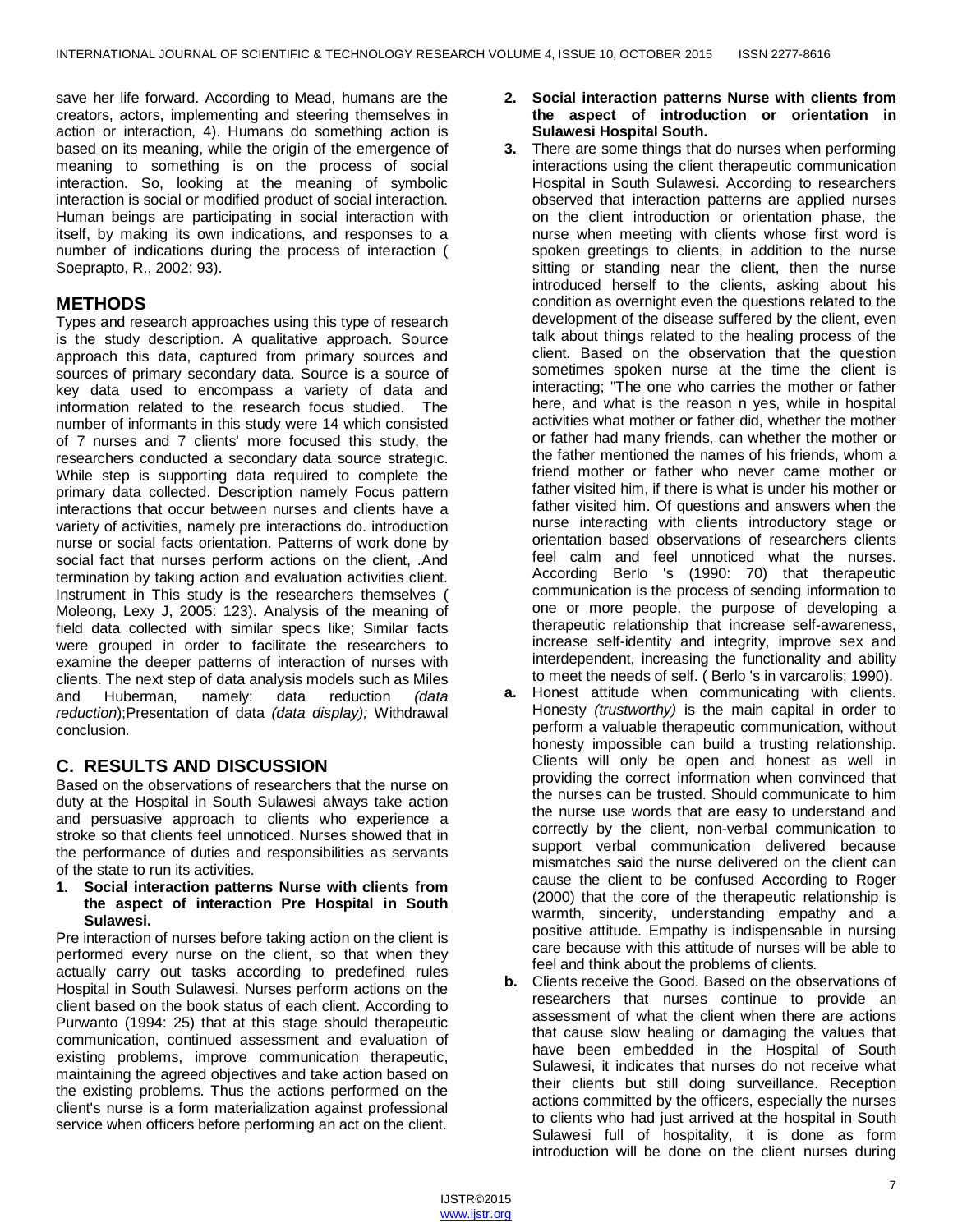nursing. According to Egan (1975) that there are five identified attitude or way of presenting themselves physically to deal with a client who is a symbol of the behavior of the nurses performed on the client. ( Kozier, 1995; 372)

- **c.** Provide the Client Award. Based on the observations of researchers that when meeting with clients nurse salute by example *"mother good morning / or pack" or "Assalmualaikum Warahmatullahi Wabarakatu"* . The language has always delivered the nurse when meeting with clients. Islam teaches that the teachings of greeting and appreciation describe character commendable, because the nurse greeting spoken to the client is an application invocation, therefore, pray for others would obtain the grace of Allah SWT. Greeting, be friendly and familiar show care nurses on the client. Clients feel valued when the nurse greetings when meeting in his room even if the client does not answer the nurse who delivered because the client might not be ready to communicate verbally with nurses, are not able to make himself understood, even the nurses often only offer presence, a sense of interest. On the other hand allow the client to take the initiative in choosing a topic of conversation, *"let clients who feel hesitant and uncertain about its role.* Infrontasi expression of nurses to the differences in the behavior of the clients that are beneficial to expand the client's self awareness, identify three categories, namely confrontation; discrepancy between self-concept client (client expression on her) and ideal self (ideals or wishes of the client), discrepancy between the nonverbal expression and behavior of the client, a discrepancy between the client and the nurse's experience of confrontation should be done assertive not aggressive or angry , (Stuart and Sundeen, 1998; 41)
- **d.** Giving Responses to Client Needs. Interaction of nurses with clients when responding to needs in want, based on observations of researchers that the action taken so that clients feel good nurse that brought water type a client requests it, always showing a smile or a touch that shows attention to the needs of the client, when the client provides information on physical condition nurses listen carefully and act quickly to such information, if the client says in pain as a nurse to act quickly even when subjected to physical developments to improve the nurse responded quickly.

## **3. Social interaction patterns Nurse with clients from the Work aspect In Hospital South Sulawesi**

**a.** Saving Client Confidentiality words. Based on the observations of researchers that nurses continue to maintain the confidentiality of client about condition of the illness as the embodiment to keep the profession by not gossiping about the state of the client to someone else, but try to understand what the client feels. The most important thing in communication with the client is to imagine themselves in the position of the client, and then understand his feelings and emotionally respond to the needs. Therefore, the nurse continues to maintain client confidentiality if it is thought to help the healing process. According to Peter blue that

nurses therapeutic relationship with the client is a shared learning experience and experience to improve the client's emotions. Their ability to develop intimate interdependent relationships, personal skills to receive and give love. Improve functionality and ability to meet the needs and achieve personal goals are realistic. To achieve the objectives, the various aspects of the client's life will be expressed for dealing with the nurse. ( Stuart and Sundeen, 1987; 96).

- **b.** Giving Information to Clients. Based on the observations of researchers that when nurses provide information to clients is done with a simple and clear, always sincere and honest does not pretend to know something on it is not true, do not lie to the client because what if it is done by a nurse, it can affect others as clients no longer believed in the nurses even lost confidence in nurses. Therefore, the nurse when performing interactions he delivered information on clients with caution. According potter and perry (1993: 22) that one of the communication occurs is focused on therapeutic interpersonal communication in this case the interaction that occurs between at least two people, especially in nursing because of healthy interpersonal communications allows solving a problem, a variety of ideas, decision-making and personal growth manifested as therapeutic.
- **c.** Delaying Notifies Clients bad news. According to researchers observed that one of the heavy-duty nurse is telling bad news on the client, because important for nurses to talk and agree on how and when to tell the client, sometimes the real truth is always difficult for the client, sometimes maybe more better to tell a little information about what happens in the future, it is important to know how clients understand and how much he wants to understand, most excellent approach is to tell as much as they want to know, and then try to help them deal with their feelings when informed of bad news , At first they often do not want to believe it. Disclaimers useful as a first response to help clients cope with the problem, but the nurse needs to help clients move from denial to gently informed of what is happening. According to Taylor (1997 ) that in order to help solve the problem of client nurses have to look at these issues from the perspective of the client to the nurse must use technical *active listening* and patience in listening to the expression of the client, if the nurse concluded in haste by not listening to the overall expression of the client as a result can be fatal, as it can be formulated nursing diagnoses that are not in accordance with the client's problem and the consequent actions given help even damage the client.
- **d. Communicating with Difficult Clients nurse.** At the stage when working in therapeutic communication nurse running duties often get clients in anger, and the nurse asked her family what caused upset after finding the answer, Based on the observations of nurses approaching clients researchers then asked the cause that he was angry even difficult to communicate with the client, the steps taken by her nurse that listening to what clients and responds to understand what happened with difficulty and if the client is constantly complaining the therapeutic communication is done is soothing soft voice, smile and humor so that clients feel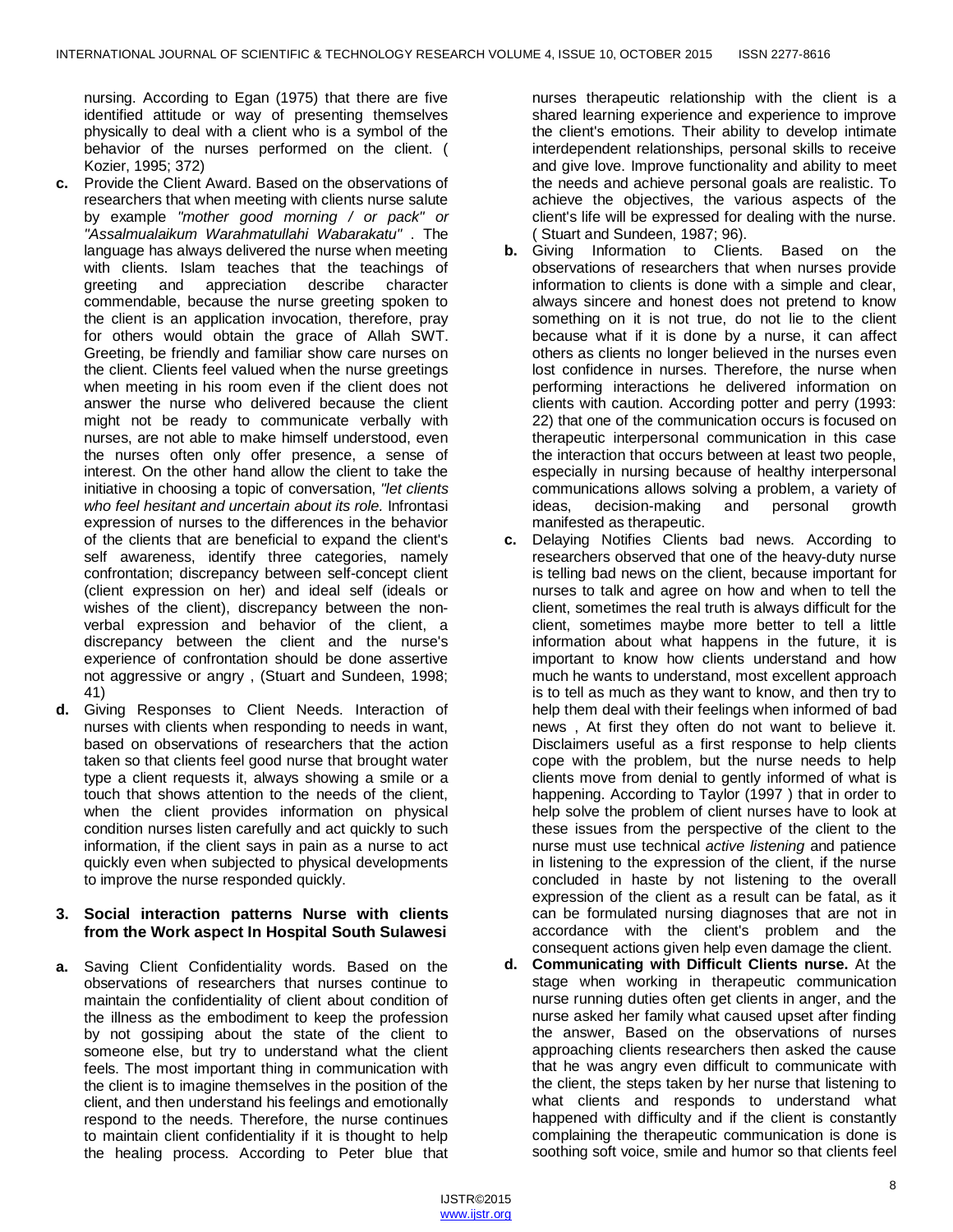unnoticed , nurses are understated smile can help to embed clients of the physical condition experienced.

- **e. Nurses difficulty Communicate with clients.** Some nurses are unable to communicate clearly to the client, because the client responds with a regional language words nurse client, a nurse by her actions performed based on the observations of researchers that meet the client's family members for help or other staff members who can speak the language the origin of the client area to translate questions and answers nurse and the client. Even observations researchers sometimes clients deaf, blind, or poor eyesight. if the client can not hear well, the nurse noticed a client's lips when talking or trying to communicate with sign language that nurses use the hand to touch the body towards the clients that are considered organ nurse who strake, but if the clients do not understand sign language nurse then further action the nurse asked for help on the other nurses to communicate on the client or the client's family as a nurse asked mediating communication between nurses and clients, if the nurse did not understand what the client so he asked for the help of family members. Sometimes clients are confused or can not form words, or find the right words, he can not talk at all. Actions taken he tried to communicate without using words and ask the client to signal *"yes or no"*to the question. Symbol or gesture that nurses used when communicating with clients that are difficult to talk to the hand grip, head movements, eye blink, giving the client a paper or board to write. Even nurses provide impetus and continue the conversation on the client. When a client can not communicate through words specifically, the nurse showed concern, warmth, and respect through touch and smile. According to Mead (1995: 34) that in order to understand the *'individual'* then there are a few things to note are; that individuals responded to a " *symbolic situation. "* Individuals respond to the environment, including physical objects (objects) and socio-cultural objects (social action in the community) based on the meaning contained in the object, and when individuals deal with the situation, the response was not mechanical, not also determined by the object (such as an external structural functional view), but is determined by the 'self, soul, mind' individual in defining, interpreting or interpret the situation in accordance with the depth of meaning contained in that situation. Thus, the individual is active not passive. (Ritzer, 2001: 36).
- **f.** Clients Family Nurse with attitude. The social phenomenon that is often experienced nurses currently working with clients in the phase lead to a more professional nurses and aggressively pursuing an action to the client and so are the clients who have not been able unpaid medical expenses on medical treatment. The existence of a sick person in need of health care sustainable and able to meet the needs of the recipient of the service holistically. Especially nursing care givers should be able to realize the nursing care as a service to maintain the quality of the lives of others that are interconnected including death and life extension (Watson in Tomey; 2006: 34).

**g.** Building Relationships Between Nurse with Family Clients. Based on the observations of researchers that the client was taken to hospital due to a family is no longer possible to provide the necessary care clients in private homes, nursing a burden on the family because there are no technical aids are indispensable. On the other hand the clients sometimes feel disappointed at his family as often listen to the word *"already saturated or feel helpless",* in addition they can not provide the care needed. Nevertheless as a nurse should really think that there might be able to take over the position of his family in the care of a client if it does not have the capacity to care for the client, by her familiarity with the client's family maintained properly. T o maintain the health of the family, the parents modify the family environment to ensure the health of the family, take advantage of health care facilities in the vicinity. Health services can not be separated from the health care system organized, so strongly associated with the development and protection of the health of the family. (Sulastomo 2007: 15).

## 4. **Social interaction patterns Nurse with Clients of Job Termination aspect Hospital in South Sulawesi**

**a.** Family involvement in Client Care. Based on the observations of researchers that family involvement can accompany clients reduced workload of nurses, but if they are not given the opportunity to assist the client or the client's point about conditions. By utilizing the companion client's family presence and listen to the information submitted, the client's family healing process can be much faster. Nurses principle that the client's family is part of a family that always gave respect and try to do the best action on the client. In the treatment, the client is generally no ability to express feelings and desires, by him to include the family in thinking and talking about ways of handling client. According to Budi Anna Keliat (2001) that social relations client never follow the activities in the home environment because clients feel embarrassed by the situation, as long as at home do not want to get along with others and prefer solitude. Termination phase is the end of the meeting of nurses with clients, termination stage is divided into two, namely the termination of interim and final termination. While the termination is the end of each meeting of the nurse and the client, after this is done the nurse and the client still will meet again at different times in accordance with the contract agreed time together. while the final termination performed by a nurse after completing the whole process of nursing. T duties as a nurse in the termination stage, there are some things that do nurses based on observations of researchers is constantly evaluating the achievement of the objectives of the interactions that have been implemented, that asks the client to conclude what has been discussed is something that is very useful, on the other hand perform subjective evaluation by means asks the client's feelings after interacting with nurses each end of the meeting with him.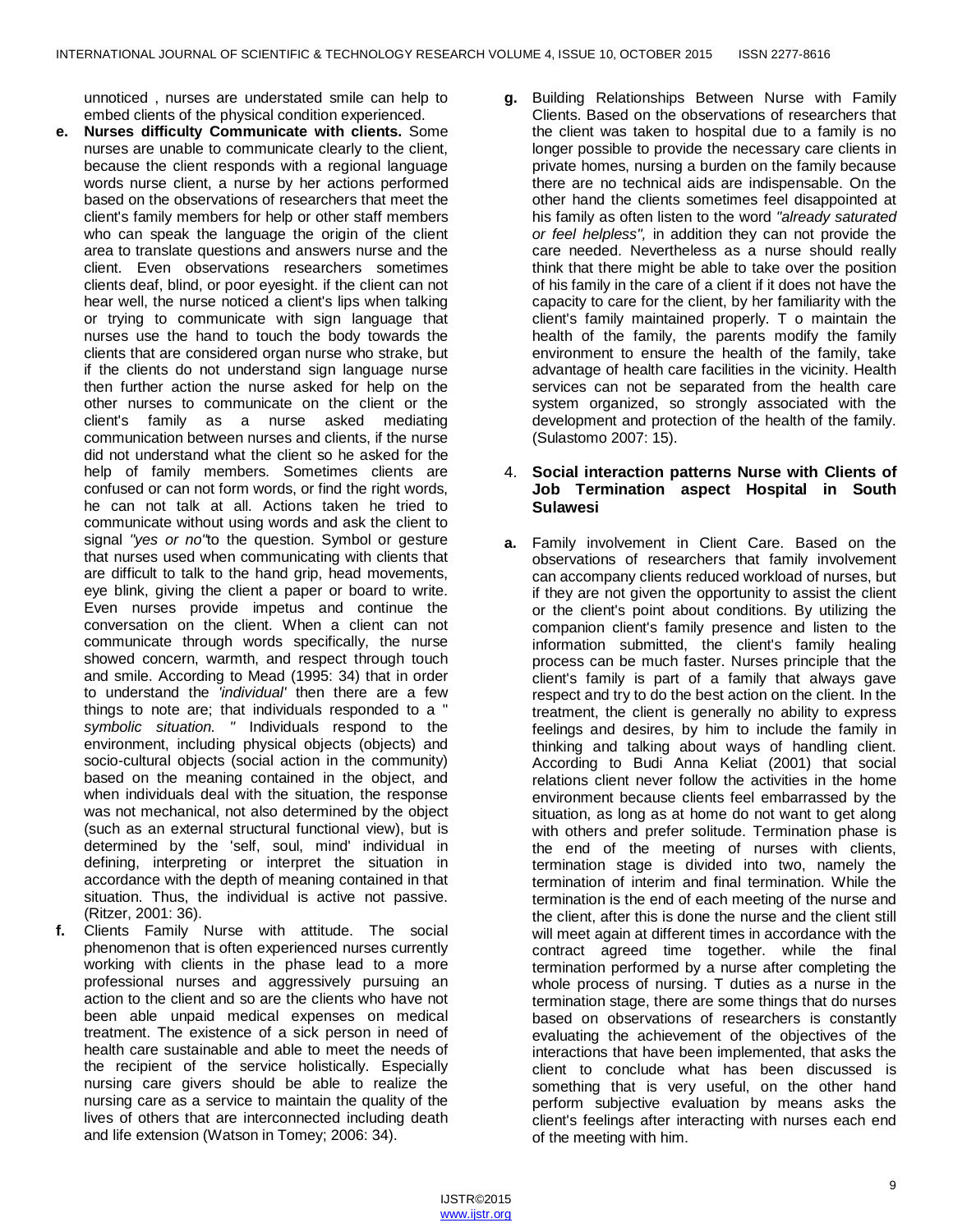- **b.** Open body posture (legs and open arms are not crossed) on the client. The attitude of nurses towards a client demands and responsibilities that must be developed so that the healing process client implementation can be done, do not fold your hands and feet when communicating with clients showing non-verbal symbols, in addition to the attitude *sipakalebbi, sipakainge and sipakatau* to any human being even though it's status as a client stroke. According to Stuart and Sundeen (1998; 71) that there are five categories of non-verbal communication, namely; 1). Cue Vocals; The linguistic cues including all non-verbal speech quality eg sound pressure, sound quality, laughter, rhythm and speed of speech. 2). Action cues; All body movements, including facial expressions and gestures. 3). Cue object, ie an object used intentionally or unintentionally by a person such as clothing and other personal items. 4). Cues about the closeness of the relationship between two people. it is based on social and cultural norms that dimiliki.5). And touch, ie physical between two people and is a non-verbal communication is the most personal response to the actions of a person is strongly influenced by the structure and cultural background, the type of relationship, gender, age and expectations. With such an open attitude made between nurses and clients showed nurses in performing their duties remain guided by *local genius or local wisdom* and an attitude that is always done on the client as a form of performing the task well as civil servants, and in reality the attitude that gets rave reviews with both the client and the client's family because they feel valued and appreciated by the nurses.
- **c.** Subjecting the body towards the closer to the client. Maintain eye contact at the client when communicating with a therapeutic eye position parallel between the nurse with the client, it means that the eye contact on the same level means valuing the client. Based on the observations of researchers that attitude happened to the nurse with the client aims to make it easy having good communication with clients in addition to understanding the client's needs are manifested in the fulfillment of the client's attention, serve with full hospitality and interesting, to understand the aspirations of the client, as well as communicate properly and behave sympathetically. Nurses when making eye contact with the client is always focused topics discussed while form clients speak on topics that have been, while the therapeutic value is a conversation that is not out of the topic chosen, so that the client does not have difficulty in giving a conclusion. According Authier (1986) eye contact and listen to convey fully what clients are characteristic of clients who come to ask for help. It is the nurse realized that how to understand the client's feelings, accept their rights and make decisions to develop strategies for positive change healing client. (Roger B. Ellis, 2000; 143). As such dimensions that action performed on the client nurse is a positive form.
- **d. Be Quiet or Relax On Client** . Nurses who carry out tasks often be relaxed on the client in the sense not to rush when communicating with clients while using body movements or natural language. Based on the

observations of researchers that attitude often displayed nurses on the client that is always calm in the act, dressed and harmony, responsibility, cooperation, caring and good communication on the client. On the other hand attitudes carried out before taking action on the client, pay attention to the clients in a holistic and relax to determine the extent of developments stroke suffered by the client, what effect the action taken nurse or an increase in stroke experienced by clients. if there is an increase in the nurse doing the process of formulating the strategy needed to prevent, reduce, maintain, or troubleshoot the client's health which have been identified and validated during the formulation phase of diagnosis. In conducting the nursing actions, nurses collaborate with clients, families, in this case of course refers to the *Standard Operating Procedure* (SOP) applicable in Stroke Center Special Hospital South Sulawesi Province. Thus the relaxed attitude of the nurses performed when communicating with clients is one of compliance and nursing functions in the line of duty against handling clients, and really executed according to expectations of family or clients, which eventually raised a family assessment clients and clients in the line of duty as nurse received a positive response. On the other hand service attitude applied to the client's nurse at the Hospital in South Sulawesi, is a form materialization of the duties and functions as a servant of nursing. Providing superfine services with attitude in no hurry to talk to the client as a form of reality of *local knowledge* to the client, because of the implications and induction values of local wisdom or *spirit of local genius* that is *sipakatau, sipakalebbi and sipakainge* is a symbol that has been embedded in health workers in the line of duty as steward of medical personnel in the area of Bugis Makassar. Value *sipakatau, sipakalebbi and sipakainge* always engraved in the soul while working. The attitude is the application of a *local genius* in the application when performing his duties as a medic.

#### 5. **Social Interaction Analysis D Nurse With Clients natural approach Symbolic interactionism theory.**

The theory of symbolic interactionist including social definition paradigm theory and based on the philosophies *of pragmatism* . There are several points of view symbolic interactionist theory version of George Herbert Mead who made the researchers to analyze the social interactions of nurses with clients in therapeutic communication Hospital in South Sulawesi as follows: a). On measures to analyze the actions, behavior and approach focuses on the stimulus and response. stimulus as an opportunity to act. There are four basic stages that are interconnected in that stage acting impulses, actions involving sensory response quickly or directly. Stage of work in therapeutic communication, nurses seek and act upon stimulation associated with the *impulse* , to achieve a sense of satisfaction, of course, nurses have the ability to feel or receive stimulus through hearing, smelling, tasting, seeing, feeling. Clients not only responds to external stimulation with direct or automatic but would take time grasp the stimulus. While in the termination stage is a stage of subjective evaluation means asking the client about the client's feelings after meeting and talking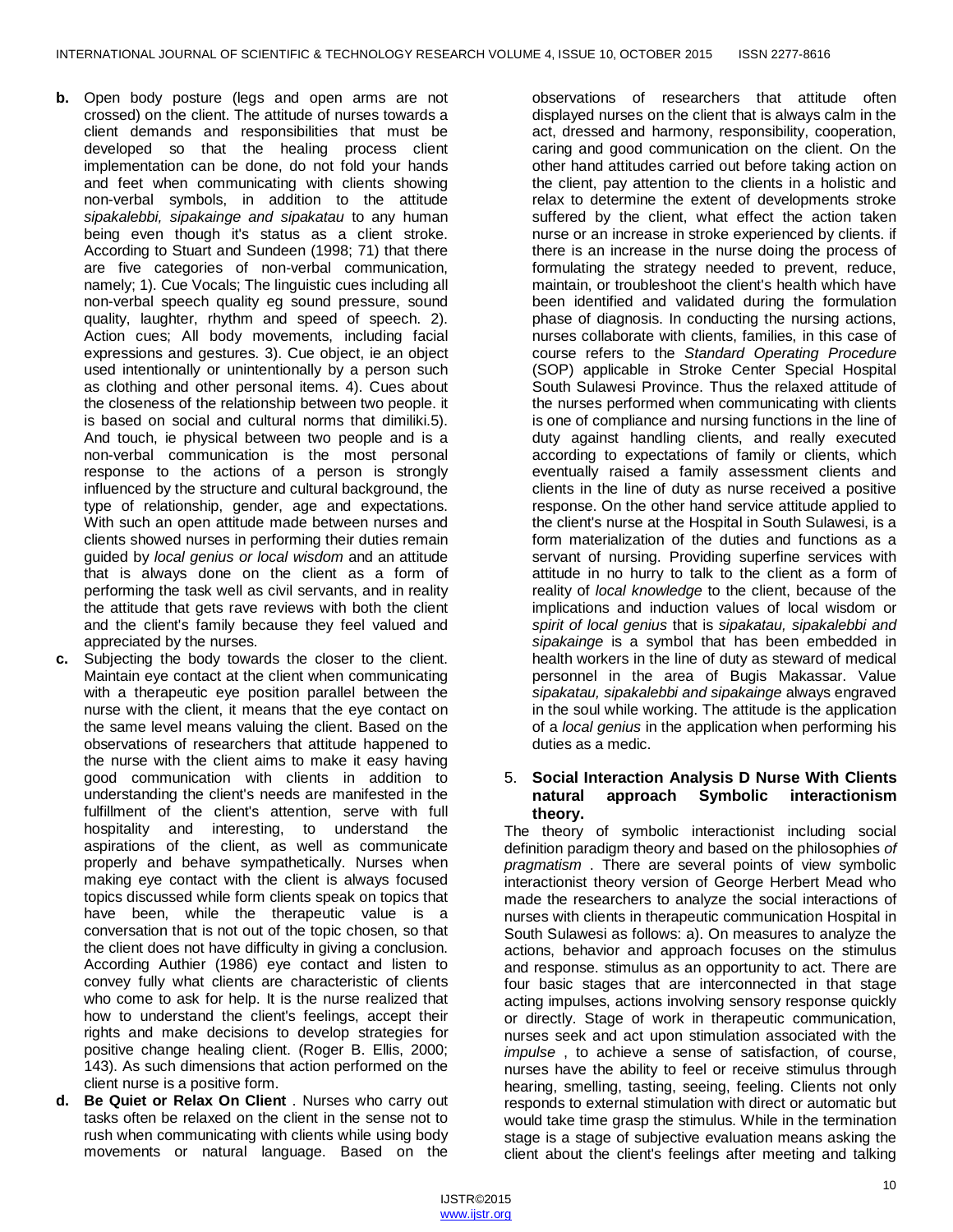with the nurse. Thus the client involves the thoughts and feelings of the nurse's actions. Nurses perform permanent communication using therapeutic communication such as nurses being bent or body position towards the clients interact is a symbol of hospitality shown by the nurse on the client, attitudes shown on the client nurses showed that nurses are ready to respond to what was said client, communicating concentration, improve current views dealing, repairing facial expressions, tone of voice, giving clients the opportunity to say what he needed to say, ask questions, hear what is said, the conversation using openended questions. According to Stuart and Sundeen, (1987: 126) that measures the dimensions of the confrontation, in which case the nurse would raise awareness of client suitability feelings, attitudes, beliefs, behaviors and take action to open up about the experience of the client experience. According to Mead that the 'function' of cues to make adjustments to the individual will be manifested in certain actions in accordance with the object cues in interactions. According to Turner, J. (1982: 77). symbol will significantly work or function better in social activities of individuals than non-significant cues. Thus greeting is a symbol that nurses will begin his duties on the client.

- **a.** About mind. A smile or a touch of the nurse who performed on the client is a symbol of attention and affection to the needs of the client, when the client provides information about the physical condition of nurses listen carefully and act quickly to such information, as the client is experiencing pain nurse to act quickly even when subjected developments improved physical then the nurse has important information and respond quickly. (B) To train several alternative ways of addressing objects. (C) Blocking the road is not appropriate, which may adversely impact the individual. In this case the client tells the nurse to delay the bad news about the conditions experienced if it is a negative impact, sometimes the real truth is always hard for nurses, sometimes it may be better to tell a little information about what happened to the original client had a positive effect. (D) The mind is more of a "process" of the structure. nurses provide information to clients is done with a simple and clear, always sincere and honest do not pretend to know something about it was not right, do not lie to the client because what if it is done by a nurse, it can affect others as clients no longer believed in the nurses even loss of trust in nurses. Honesty. very important, because without honesty impossible to built up a relationship of trust. Someone will put a sense of trust in the other person who is open and has a response that is not made-up, otherwise he would be cautious on the speaker that is too smooth so often hide the actual content of his heart with words or dishonest attitude (Grace in Suryani; 2005: 102 ). Therefore mind the nurse when performing interactions when presenting information on the client caution and remain on the structure of the rules that apply Hospital in South Sulawesi.
- **b.** About Self. The concept of *'self'* a process that comes from individual social interactions with others, human behavior is not determination (depressed or determined implicitly) by the environment. In this case nurses

receive clients with sincerely, the nurse continues to provide client assessment of what if any actions that lead to slow healing or damaging the values that have been embedded, it is a form of manifestation "d envy" *(self)* on nurses *,* on the other hand nurses do not receive what their clients but still doing surveillance. The attitude of nurses seem to be able to interpret the perspective of the community as a whole, to interpret the values and norms in various kinds of interactions in environment or the public, (Turner, J. 1982; 83).

- **c.** About community. According to Mead, the public shows the process organized and patterned interactions among individuals and among diverse groups. Society depends on *the capacity of* the individual, especially the self-evaluation process in leveling with each other. In this case one of the attitude of the nurse with the client's family in addressing the problems that arise, be professional in taking an action such as family clients who experience stroke are not able to pay, when it is explained to the families complain that their clients are not strong finance the treatment, so comes the dilemma between doctors, nurses and other health workers on the family's inability to finance the treatment, Hospital in South Sulawesi. Thus the actions of nurses to the problems facing the client's family is a form of life group (community) and human behavior which must be constantly changing in line with changes taking place in the world of their object ( Soeprapto, R., 2002: 51). Build a relationship between nurses and the client's family **,** because the family is the only party in charge of everything related to the client's problem, the nurse always act wisely existence because the client was taken to the hospital due to a family is no longer possible to provide the necessary care clients in private homes, nursing a burden against the family because there are no technical aids are indispensable.
- **d.** About methodology. Social interactions between nurses and clients while performing therapeutic communication Hospital in South Sulawesi, the reality shows that the application of therapeutic communication nurse to clients who do not apart influence the strength *Sipakatau, Sipakalebbi, Sipakainge* which is the local knowledge to implement it into a tangible reality or fact, as a the enforceability of Bugis Makassar culture, and a tradition as social institutions that create propriety and compliance every nurse in the execution of their duties, because the enforceability of local knowledge will translate into a fundamental, and in case of violation against social implications for the offense, so that sanctions against him are social sanctions tangible social isolation. *Sipakatau* is a form of social interaction between nurses and clients while performing therapeutic communication that is interdependence, communication between the inner space nurse, the client and the client's family to describe gentlemen attitude, sincerity, sincerity, and sacrifice to create the mutual lawyer "I "-an, not with the body but with inter conscience, not outwardly but inwardly, rather than realist but idealistic, and not partial but substantive. *Sipakatau* mutual her "people" give lawyers "me" -an for others, it will not their human intangible *sipakatau* , if not with sincerity and sincerity that made the nurse on the client, but "servitude". Indeed *sipakatau* is "mutual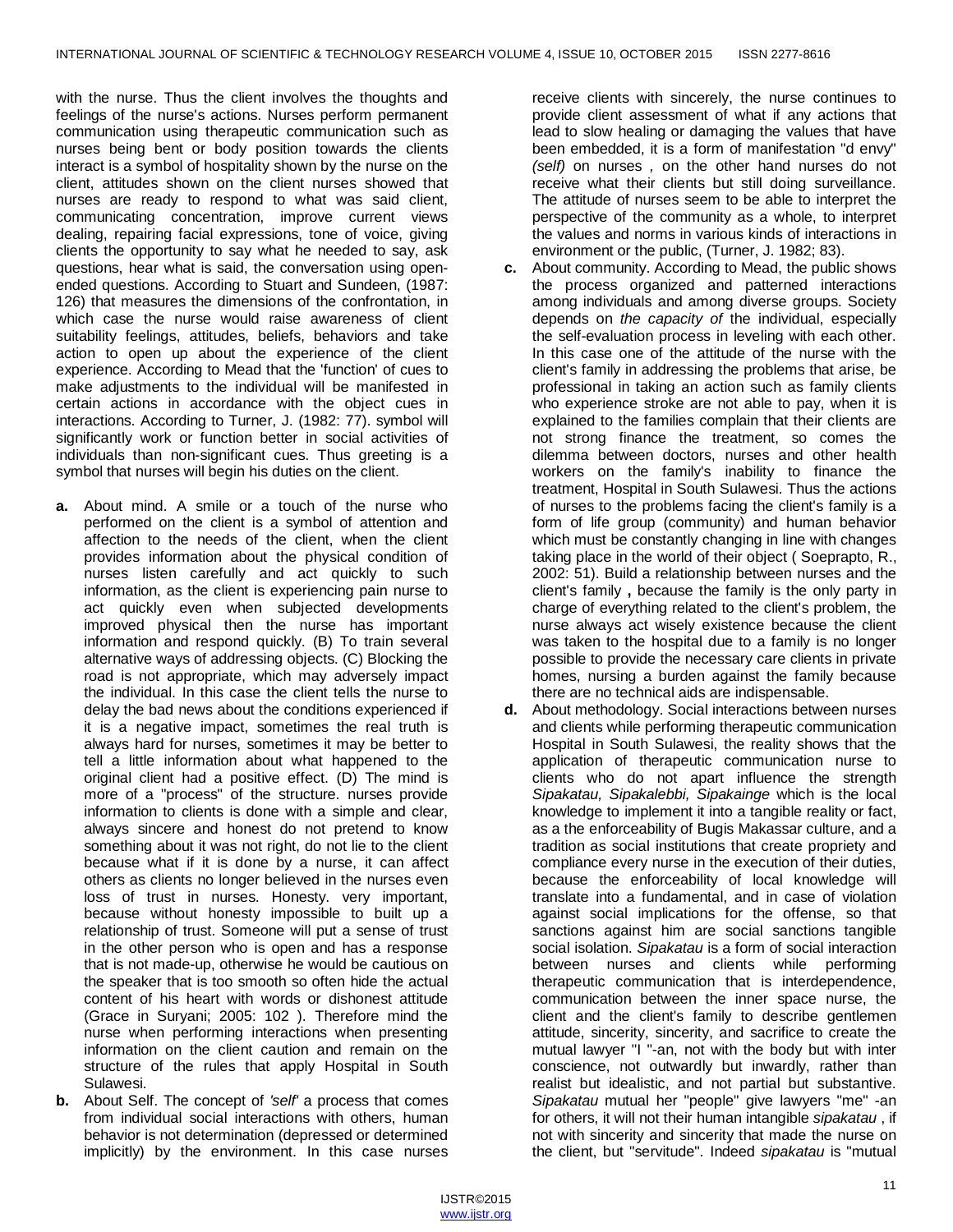giving", did not "mutual hope" that would tarnish his true vulnerable *sipakatau* , as already stipulated in their human Similarly reciprocal value therein, as a logical consequence. *Sipakatau* mutually clicking "-the" -kan does require local wisdom in performing their duties at the Hospital of South Sulawesi and wisdom is not something created, but because it is processed. Why is not easy to implement true *sipakatau* , because tripping the boundary willingness to give lawyers "me" -an on others. The rest, may be unwilling to do so, for fear of wasting to- "I" -an on others. The distance is very thin, because that was given to someone else is a lawyer "I" -an, did not to- "I" -an. *Sipakatau* mutually clicking " the" -kan require sacrifice without giving up nurses endure clients stroke. Who is always her "I" -kan to- "I" -annya, apply *sipakatau* tripped purity sincerity, sincerity, and attitudes gentelemen. If so, of course, not their human *sipakatau* but servitude, or *sipakatau-tau*

# **CONCLUSION**

Social interaction of nurses with clients patterned on therapeutic communication, at the pre interactions before nurses interact with clients to prepare well in advance the way they dress, reception duties of nurse and study the status of each client's books. At this stage of introduction or orientation nurse visit each client, and when the meeting is the first spoken greeting before asking the condition of the client, while the interaction takes place he uses verbal and non-verbal language, and attitude shown in client full of hospitality and courtesy, Next phase of work , nurses do an evaluation or action on the client's condition in accordance with the midwife duties, and the last stage of termination. the nurse re-evaluate the client and conclude the development of the client's condition and report a doctor who handles client.

# **BIBLIOGRAPHY**

- [1] Bustami, 2002, Penyaminan quality health services and Akseptabilitasnya , Jakarta, Publisher Airlangga
- [2] Brammer, JF 1996. History and Systems of Psychology. New Jersey: Prentice Hall Inc.
- [3] Christina, et al., 2003. Communications Midwifery. Jakarta, Medical Books.
- [4] Darmayanti Mukhripah 2010, Therapeutic Communication In Nursing Practice , Jakarta PT. Rafika Aditaman
- [5] MOH RI.1997. Working Guidelines PHC Volume IV , Jakarta, the Ministry of Health of the [Republic](https://translate.google.com/translate?hl=id&prev=_t&sl=id&tl=en&u=http://blogperawat.com/kebijakan-galau-pemerintah-ri-di-bidang-kesehatan/) of [Indonesia](https://translate.google.com/translate?hl=id&prev=_t&sl=id&tl=en&u=http://blogperawat.com/kebijakan-galau-pemerintah-ri-di-bidang-kesehatan/) .
- [6] Roger B. Ellis, Robert J. Gates, 2000, Interpersonal Communication in Nursing; Theory and Practice , Jakarta; PT Medicine
- [7] George Ritzer, Douglas J. Goodman. 2008. Theory of Modern Sociology ; Sixth Edition, Translated by Alimandan. \_\_\_\_\_\_\_\_\_\_\_\_\_\_ ,. 2004. Sociological Theory.Bantul : KreasiWacana
- [8] \_\_\_\_\_\_\_\_, 1979, Sociology; Experiencing a Changing Society , Bostan, Allen and Bacon. Inc
- ., 1988, Contemporary Sociological Theory , New York, Alfred A. `Knoff, Inc.
- [10] The resolution of Science paradigm Ganda, translation Alimandan, Jakarta: Eagles perss
- [11] \_\_\_\_\_\_\_\_\_, 2001, Modern Sociological Theory, Jakarta: Kencana Pranada Media
- [12] Hidayat. A. 2006. Introduction to the basic concepts of nursing . Jakarta: Salemba Medika
- [13] Keliat, BA 2001. Mental Problems set Nursing Process. Jakarta: University of Indonesia.
- [14] \_\_\_\_\_\_\_\_\_, 2002. Therapeutic Nurse-Client Relationship, Jakarta: EGC.
- [15] Kozier, et.al, 1995. Fundamentals of nursing; concepts, process and practice of Seventh edition. United States: Pearson Prentice Hall
- [16] Kozier.B, Erb.G, Blais.K. 1995. Fundamentalsof nursing, concepts, process and practice. California: Addison Wesley Publishing, Inc.
- [17] Lexy J Moleong 2005, Qualitative Research Methodology , Bandung: Teen Rosdakarya
- [18] Lilian Taylor and LeMone. 1997, Fundamentals of Nursing; the art and science of nursing care . Third edition. Philadelphia: Lippincot-Raven Publication
- [19] Muninjaya A Gde 2012, Quality Management Health Services, Jakarta, Medical Books
- [20] \_\_\_\_\_\_\_\_\_, 2002, Quality Management Health Services , Jakarta: EGC
- [21] Abdul Nasir, 2009, Communication in Nursing; Theory and Applications , Jakarta; Salemba Medika
- [22] \_\_\_\_\_\_\_\_, A.2007. Riset Nursing Scientific and Technical Writing , Jakarta: Salemba Medika.
- [23] Noeng Muhajir, 1991. Qualitative Research Methodology , Yogyakarta: Rake Sarasin
- [24] Nursalam. 2003 Nursing Process and Documentation; Concepts and Practice. Jakarta: Salemba
- [25] Nurachmah, E, 2001 How Reviews their express nurses caring behavior to clients with special needs. [http://www.pdpersi.co.id/pdpersi/news](https://translate.google.com/translate?hl=id&prev=_t&sl=id&tl=en&u=http://www.pdpersi.co.id/pdpersi/news) obtained July 24, 2013.